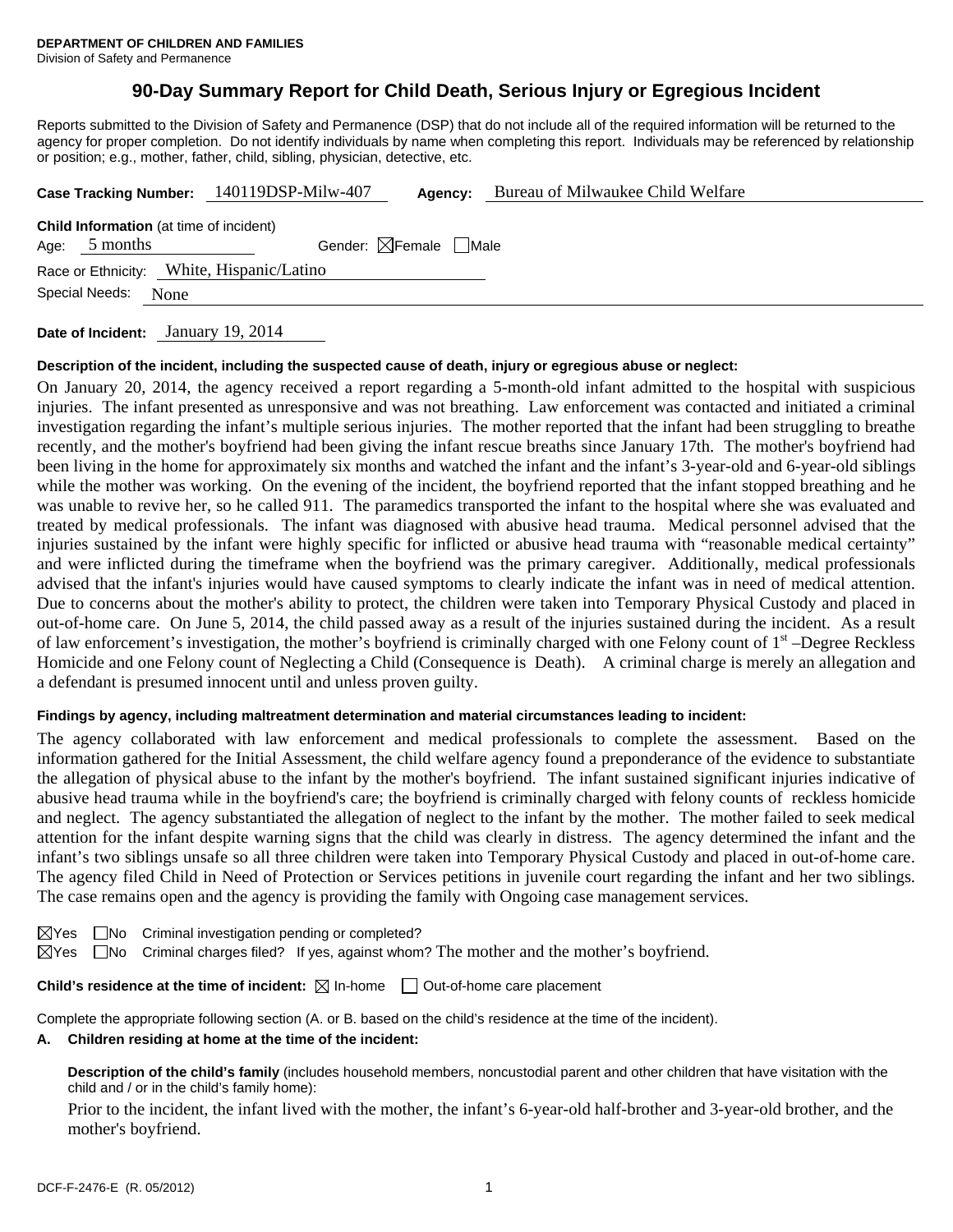**Yes No Statement of Services:** Were services under ch. 48 or ch. 938 being provided to the child, any member of the child's family or alleged maltreater at the time of the incident, including any referrals received by the agency or reports being investigated at time of incident?

At the time of the incident, the case was open with the agency for an Assessment regarding a CPS Report screened-in on May 21, 2013, which alleged physical abuse to the infant's 6-year-old half-brother and neglect to the infant's 2-year-old (now 3-year-old) brother by the mother and her significant other (father of the 2-year-old).

#### **If "Yes", briefly describe the type of services, date(s) of last contact between agency and recipient(s) of those services, and the person(s) receiving those services:**

The assigned worker's last attempted contact to interview the mother's former significant other (alleged father to the infant and father to the 3-year-old brother) occurred on July 3, 2013, but was unsuccessful.

**Summary of all involvement in services as adults under ch. 48 or ch. 938 by child's parents or alleged maltreater in the previous five years:** (Does not include the current incident.) N/A

**Summary of actions taken by the agency under ch. 48, including any investigation of a report or referrals to services involving the child, any member of the child's family living in this household and the child's parents and alleged maltreater.** (Does not include the current incident.)

(Note: Screened out reports listed in this section may include only the date of the report, screening decision, and if a referral to services occurred at Access. Reports that do not constitute a reasonable suspicion of maltreatment or a reason to believe that the child is threatened with harm are not required to be screened in for an initial assessment, and no further action is required by the agency.)

On August 27, 2012, the agency screened in a report alleging physical abuse to the infant's 3-year-old (now 6-year-old) half-brother by the mother's significant other. An Assessment was completed and the allegation of physical abuse was unsubstantiated. There were no observable marks on the child and he did not make any disclosures of abuse. The infant's half-brother and brother were assessed as safe and the case was closed.

On March 14, 2013, the agency screened out a report.

On April 10, 2013, the agency screened in a report alleging sexual abuse to the infant's 5-year-old (now 6-year-old) halfbrother and the infant's 2-year-old (now 3-year-old) brother by an unknown maltreater. An Assessment was completed and the allegations of sexual abuse were unsubstantiated. The brother and the half-brother were assessed as safe and the mother appeared to be protective. The family was provided with community resources and the case was closed.

On May 21, 2013, the agency screened in a report alleging physical abuse to the infant's 6-year-old half-brother and neglect to the infant's 2-year-old (now 3-year-old) brother by the mother and her significant other (father of the 2-year-old). An Assessment was completed and the allegations of physical abuse and neglect were unsubstantiated. There were no safety concerns found; the family was provided with community resources.

### **Summary of any investigation involving the child, any member of the child's family and alleged maltreater conducted under ch. 48 or ch. 938 and any services provided to the child and child's family since the date of the incident:**

The agency collaborated with law enforcement and medical professionals to complete the assessment. Based on the information gathered for the Initial Assessment, the child welfare agency found a preponderance of the evidence to substantiate the allegation of physical abuse to the infant by the mother's boyfriend. The infant sustained significant injuries indicative of abuse while in the boyfriend's care; the boyfriend is being charged with felony counts of child abuse and neglect. On June 5, 2014, the child passed away as a result of the injuries sustained during the incident. The agency substantiated the allegation of neglect to the infant by the mother. The mother failed to seek medical attention for the infant despite warning signs that the child was clearly in distress. The agency determined the infant and the infant's two siblings unsafe so all three children were taken into Temporary Physical Custody and placed in out-of-home care. The agency filed Child in Need of Protection or Services petitions in juvenile court regarding the infant and her two siblings. On January 20, 2014, the agency screened out a second report regarding the incident containing similar information as the first report which was already screened-in. The case remains open and the agency is providing the family with Ongoing case management services.

### **B. Children residing in out-of-home (OHC) placement at time of incident:**

**Description of the OHC placement and basis for decision to place child there:** N/A.

**Description of all other persons residing in the OHC placement home:** N/A.